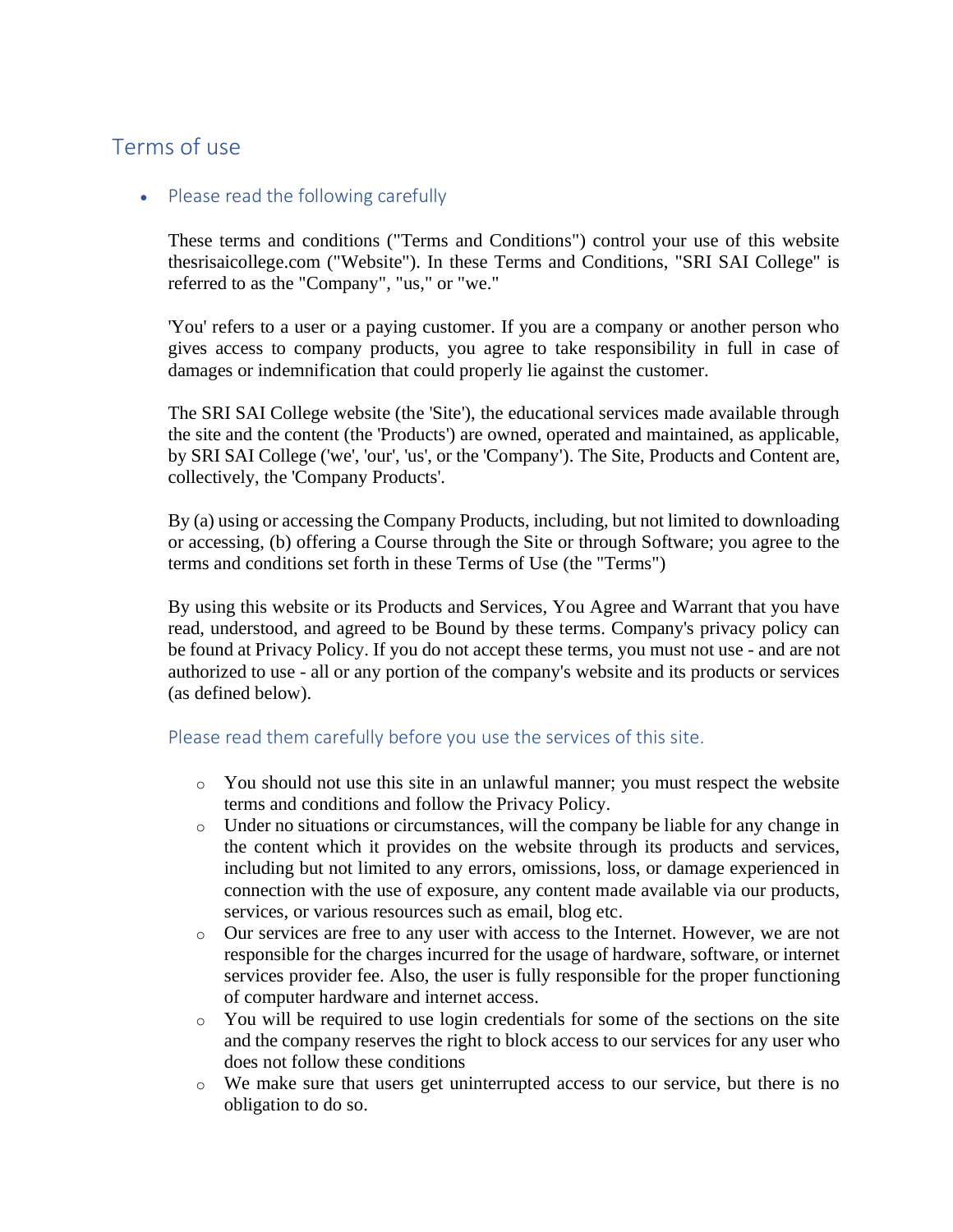o SRI SAI College is not responsible and is not obligated for issues in your network or server beyond certain limits.

# Website usage guidelines

- o Do not insult, abuse, harass, stalk, threaten, or otherwise infringe the rights of others;
- o Do not publish, post, distribute or disseminate any defamatory, infringing, indecent, offensive or unlawful material or information.
- o Do not upload, install, transfer files which are protected by Intellectual Property Laws or software which affect other computers.
- o It's prohibited to edit HTML source code, reverse engineer or attempt to hack.
- o Do not run Spam services/scripts or anything which could affect the infrastructure, and in turn, the users.
- o Do not communicate spam, advertise, or sell services such as digital downloads, eBooks, or phishing links.
- o You may not copy, distribute, and indulge in plagiarism with website content or user submitted content.
- o Do not use any content which violates any legal, regulatory, Governmental or network operator conditions or codes of practice.

## Links and Hyperlinks Terms

This website may have links to other websites. We do not undertake any control on the content of these websites; nor are we responsible for their website content. The sole purpose of the links included are to provide users information. Hence, SRI SAI College will not be held responsible.

- o You may not mirror or frame the homepage or any other pages of this Site on any other website or webpage.
- o Do not link to SRI SAI College pages and subpages with spam links/anchor text, which could provide a false impression. This may create misunderstanding for the users.
- o Do not use or include copyrighted or registered trademarks, or Intellectual property images, design or content as a link to SRI SAI College website.
- o Do not link to pages which support racism, terrorism.
- o Do not link to pages which provide pornographic content and violate human and animal rights.
- o Do not link pages to content which infringes the intellectual property of any third party, person or entity.
- o Do not link pages to content which violates any legal, regulatory, Governmental or network operator conditions or codes of practice.

# Copyright and Intellectual Property

We value and respect others intellectual property and expect our users to do the same.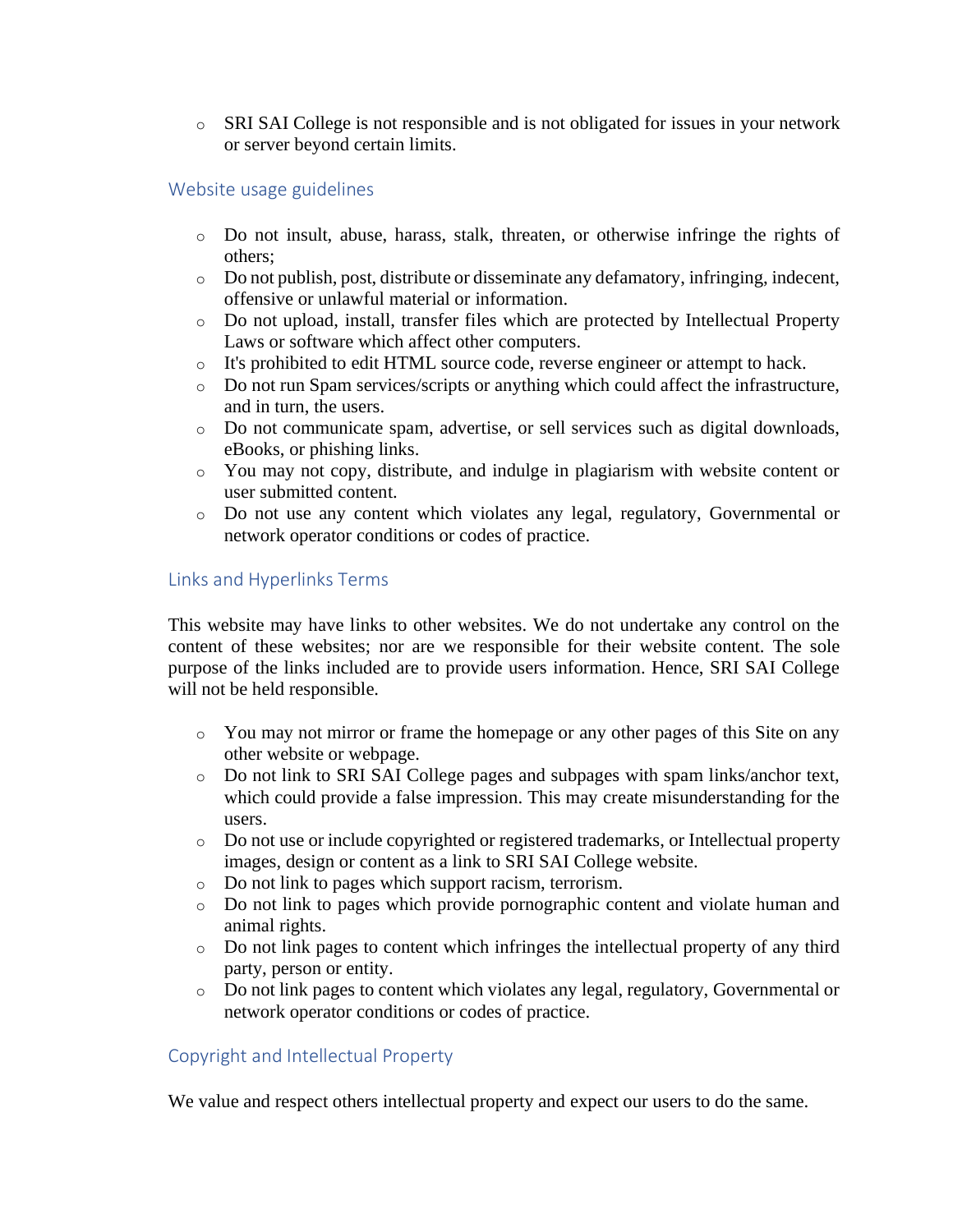The entire contents of the Site are protected by copyright and trademark laws. The owner of the copyrights and trademarks are SRI SAI College.com, its affiliates, or other third party licensors. The material on the site, including text, graphics, code and/or software is copyrighted and belongs to SRI SAI College, therefore you may not duplicate, modify, publish, or reproduce the content in any manner.

SRI SAI College does not take any responsibility for the content on other sites (except our partners and affiliates), that you may find when searching or accessing SRI SAI College products or services. The Privacy Policy and Terms of Use of the sites that you visit will administer that material.

SRI SAI College has all the rights to disable or prohibit access to the users who do not respect and involve in the infringement of SRI SAI College intellectual property.

You are not allowed to use any of the digital images or logos from the website. In case of copyright issues, there has to be a written consent from the trademark owner.

## Claims of Intellectual Property Violations

If you believe that your work has been used without your permission in a way which prompts for copyright infringement. Please provide us with the information given below and we will act on it.

- o The authorized person who will act on behalf of the owner of the copyright, should send a digital or physical signature.
- o A description of the copyrighted work that you claim to be infringing your IP.
- o A description of where and how the material that you claim is infringing is located on the SRI SAI College website, with enough detail that we may find it on the website.
- o Contact Details Address, telephone number, and email address.
- o A statement by you, that the information which you provided is accurate and your claim of the copyright or intellectual property is on your owner's behalf
- o You can reach SRI SAI College to notify your claims of copyright by writing to us.

# Transaction Terms

If you believe that your work has been used without your permission in a way which prompts for copyright infringement. Please provide us with the information given below and we will act on it.

- o To make a transaction on SRI SAI College website, you are bound to pay for that transaction.
- o Please pay close attention to your payment details such as total bill, taxes, shipping costs, and discounts.
- o There are certain products which require additional Terms and Conditions which you have to agree to before you make the purchase.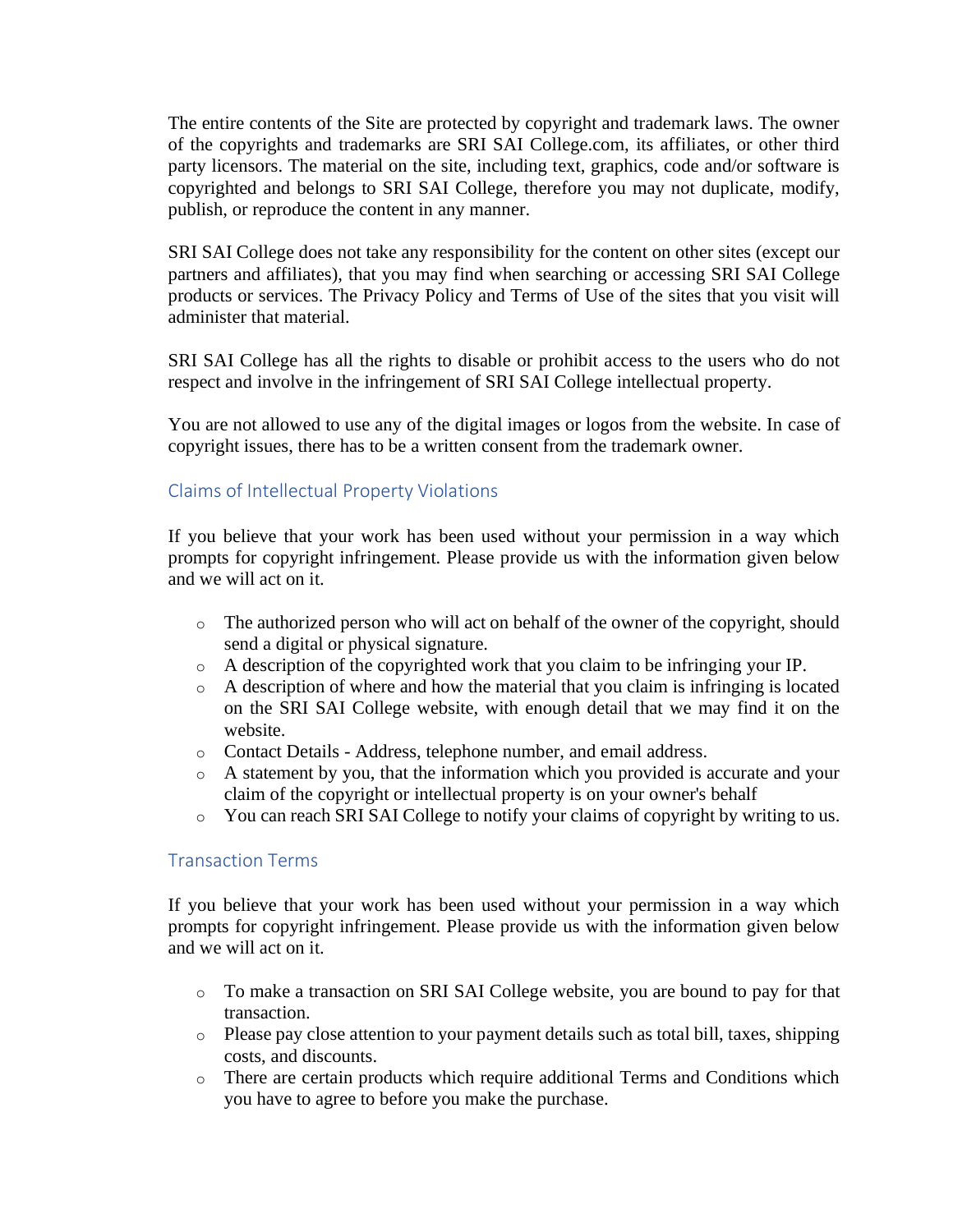- o Invoice of the order placed can be viewed at thesrisaicollege.com
- o If a delegate has completed the course and is eligible for a certificate, then same shall be delivered to the address provided by the delegate within 30 working days.

# WE MAKE NO WARRANTIES OF ANY KIND, EXPRESSED OR IMPLIED, WITH RESPECT TO ANY PRODUCTS OR SERVICES SOLD ON OR THROUGH SRI SAI COLLEGE.

No additional or different terms contained in any purchase order, document, transmission or other communication shall be binding upon SRI SAI College unless agreed to by SRI SAI College in writing.

SRI SAI College reserves the right to modify, change without prior notice and in its sole discretion, to limit the order quantity on any item and to refuse service to anyone.

## Subscription Services

You will be allowed to subscribe to a particular course or collection of courses ("Subscription Services") and will be charged automatically, depending on payment frequency chosen by you, such as monthly/quarterly/yearly, as may be applicable.

You will be permitted to freeze or schedule the freeze of the Subscription Services at anytime and SRI SAI College shall not charge you for any such opted Subscription Services according to the payment cycle. Further, the Subscription Services, access will be revoked if the user opts to freeze the subscription. You will have the option to re-subscribe to the particular Subscription Services again and the payment cycle will start accordingly.

Please note that Subscription Services discounts and any Subscription Services are only a limited time special subscription promotions in effect apply only to eligible items displaying the offer message on the Subscription Services item information pages, and then only if you select the Subscription Services. Subscription Services are will last only till a particular period of time, as may be specified on the relevant page. Special limited time subscription promotions only apply during their effective dates.

SRI SAI College retains the rights to modify the Subscription Service from time to time, including by adding or deleting features and functions, in an effort to improve your experience. But we will not make changes to the Subscription Service that materially reduces the functionality of the Subscription Service provided to you during the Subscription Term. We might provide some or all elements of the Subscription Service through third party service providers.

If you register for a free trial of the Subscription Service, we will make the Subscription Service available to you on a trial basis, free of charge until the earlier of (a) the end of the free trial period or (b) the start date of your subscription. If we include additional terms and conditions on the trial registration web page, those will apply as well. During the free trial period, (i) the Subscription Service is provided "as is" and without warranty of any kind,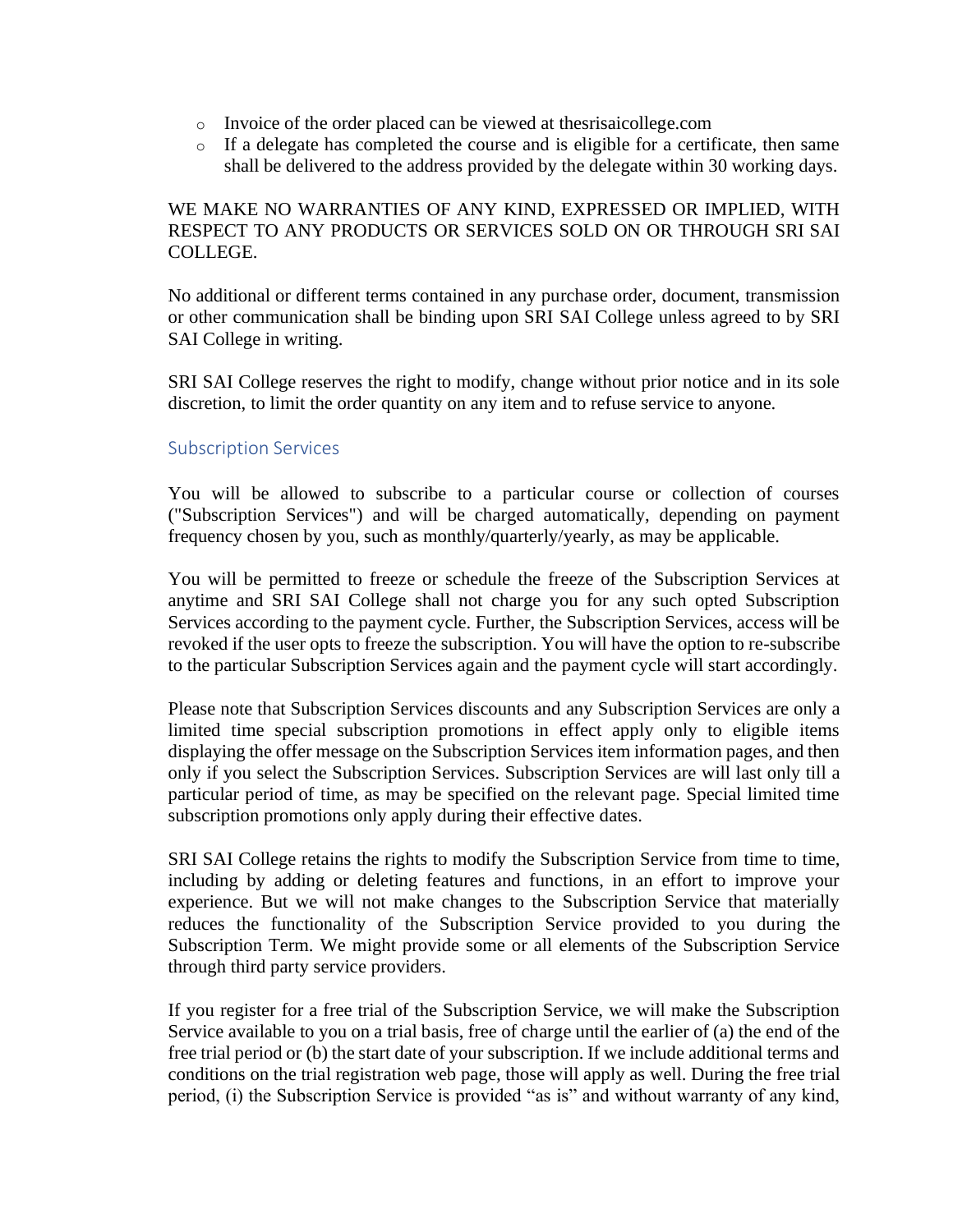(ii) we may suspend, limit, or terminate the Subscription Service for any reason at any time without notice, and (iii) we will not be liable to you for damages of any kind related to your use of the Subscription Service. Unless you subscribe to the Subscription Service before the end of the free trial, all of your data on the Subscription Service will be permanently deleted at the end of the trial, and we will not recover it. SRI SAI College shall not refund or in any ways discount, set off any amount once the trial period has ended. In case where You wish discontinue to paid Services, please write to us to Freeze the subscription to stop any further payments being made.

Valid credit cards are the only payment method accepted for Subscription Services purchases. The customer shall at all time use a credit card for the use of Subscription Services and upon the completion of the free trial period, you will be charged automatically without the requirement of any further approval or consent, such a period of the trial period shall be mentioned on the at the time of registration to the Subscription Services, SRI SAI College absolves any liability with regard to information of period of the free trial period. It is clarified that, once the Subscription Services are accepted the participants authorize SRI SAI College and any of its affiliates to debit the accounts at regular intervals as may be notified to the participants

Further, you will have the option of cancelling the Subscription Services during the free trial period, without incurring any charges for the same. To initiate the free trial, SRI SAI College shall charge you a token amount to ensure the validity of Credit Card. The token amount will be refunded automatically within 5 days. Further You may cancel your account with SRI SAI College by reaching out to us.

Your Subscription Services will remain in effect until it is cancelled. If you cancel your Subscription Services and then reactivate it, the discount applied to any Subscription Services item may not be the same discount in effect at the time of cancellation. If you reactivate a Subscription Services, it will be created with the same products with which you previously subscribed. If the Subscription Services discount percentage for such Subscription Services item changes, the new discount will be applied to your products of that item.

All fees are exclusive of taxes, which we will charge as applicable. You agree to pay any taxes applicable to your use of the Subscription Service. All fees are exclusive of any VAT, Service tax, GST or any other applicable law and tax deductions. If you are required to deduct or withhold any tax, you must pay the amount deducted or withheld as required by law and pay us an additional amount so that we receive payment in full as if there were no deduction or withholding.

### LIMIT OF LIABILITY

You expressly understand and agree that the Company shall not be liable for any direct, indirect, incidental, special, consequential or exemplary damages, including, damages for loss of profits, goodwill, use, data or other intangible losses (even if the Company has been advised of the possibility of such damages), resulting from: (i) the use or the inability to